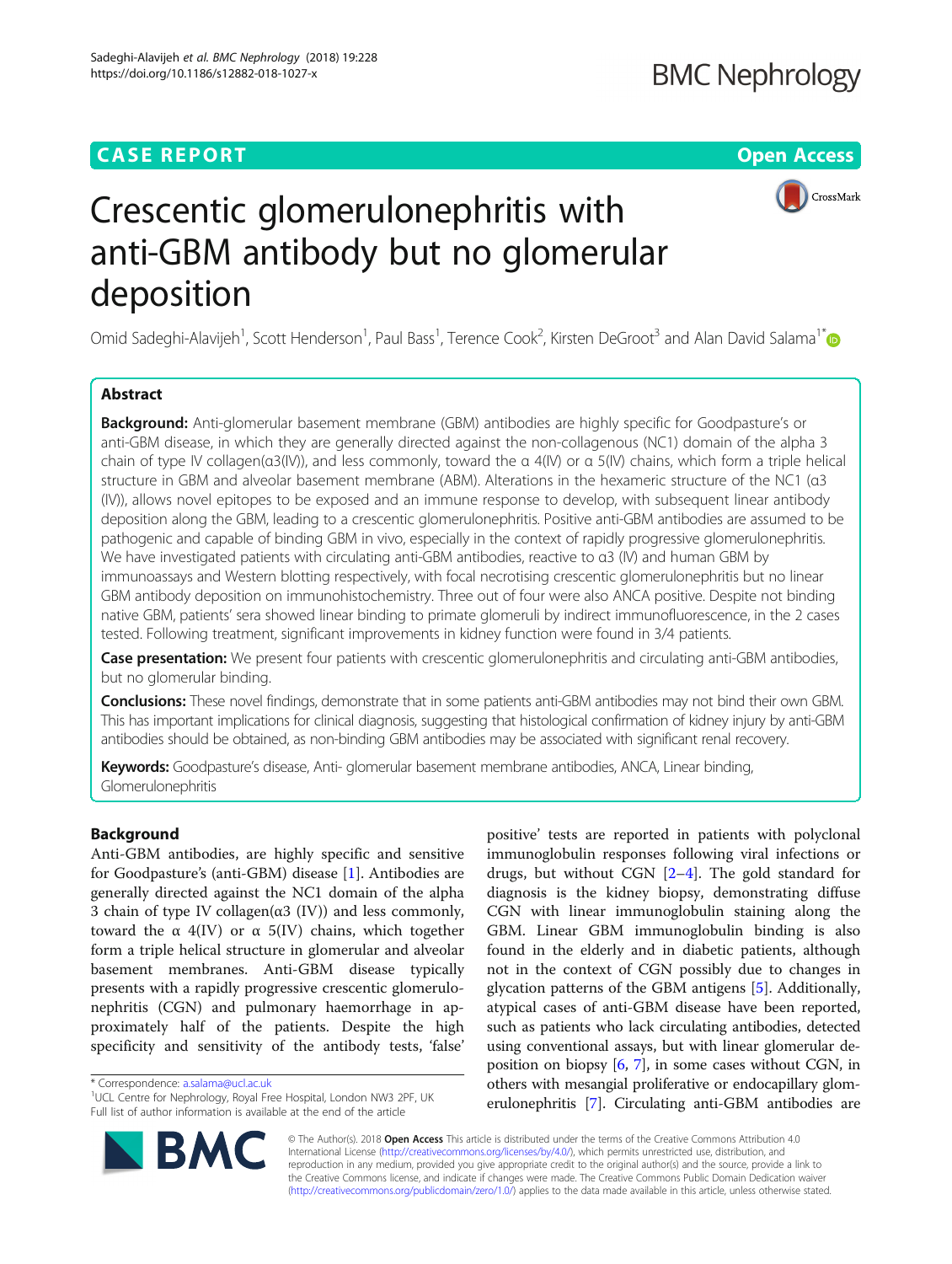detected in approximately 5–10% of sera from patients with anti-neutrophil cytoplasm antibody(ANCA) positive vasculitis [\[1](#page-5-0)], in some at lower titre than in patients with Goodpasture's disease [[1\]](#page-5-0). Experimental models have shown that low dose anti-GBM antibodies, that themselves do not induce CGN, can synergise with ANCA to augment glomerulonephritis, without development of linear anti-GBM staining [[8,](#page-5-0) [9](#page-5-0)]. The synergy is in part due to increased production of glomerular cytokines and chemokines, as well as glomerular neutrophil activation. Here we present a cohort of four patients with circulating anti-GBM antibodies, two with high titre, and three with low level ANCA, all with CGN and no evidence of linear anti-GBM staining by immunohistochemistry or immunofluorescence. In all cases, sera bound recombinant α3 (IV), and two that were tested bound collagenase solubilised human GBM, while two also bound primate glomeruli. These data suggest that not all anti-GBM antibodies have similar pathogenic potential because some cannot bind their host GBM under normal circumstances.

#### Case presentation

#### Case 1

A 66 year old Caucasian woman, was admitted to hospital with malaise, macroscopic haematuria and a petechial rash on both thighs. Her past medical history included seronegative rheumatoid arthritis and hypertension. Her kidney function at that point was normal, with a creatinine of 73 μmol/l (eGFR > 60 mls/min/1.73m<sup>2</sup>, MDRD formula), and there was no proteinuria. Investigations revealed negative ANA, ANCA, anti-GBM antibodies as well as hepatitis B and C serology. A kidney biopsy showed mild focal tubular and interstitial scarring, suggestive of modest chronic ischaemic damage, but no significant glomerular lesion and negative immunoperoxidase staining on formalin fixed tissue for all immunoproteins. Rapid resolution of the rash was seen following a course of high-dose prednisolone.

Four months following the discontinuation of prednisolone and after a flu like illness, the rash recurred, along with macroscopic haematuria, malaise and anorexia. On admission, she had a blood pressure of 162/90 and a purpuric rash over both thighs. Creatinine had risen to 241 μmol/L (eGFR 18 mls/min/1.73m<sup>2</sup>). Haemoglobin 10.9 g/dL, CRP 138 mg/L. Urine protein: creatinine ratio (PCR) was elevated at 150 mg/mmol; Tests revealed negative ANCA, ANA and rheumatoid factor, normal levels of immunoglobulins and complement. No anti-GBM antibody was obtained at this time. A repeat kidney biopsy demonstrated a severe, acute crescentic pauci-immune glomerulonephritis, with evidence of moderate chronic kidney damage. 13/22 glomeruli showed evidence of vasculitic lesions, 3 were globally sclerosed and 6 were normal. Immunoperoxidase and immunofluorescence were negative for IgG, IgM and IgA and C3 (Fig. [1\)](#page-2-0).

Treatment with intravenous methylprednisolone and cyclophosphamide was commenced. An anti-GBM antibody titre, obtained 2 weeks post-discharge, was significantly elevated at 359 IU/ml (NR 0–10, ELiA, Phadia systems, Thermo Scientific). This elevation was confirmed on repeat testing. 14 cycles of plasma exchange were performed with 6 doses of pulsed cyclophosphamide. At four months creatinine was 130 μmol/l and at 4 years 105 μmol/l (eGFR 37 and 47 mls/min respectively)while ANCA and anti-GBM have remained negative (Table [1\)](#page-2-0).

## Case 2

A 70 year old previously healthy Caucasian woman presented with lethargy, anorexia, nausea, vomiting, and a two kilogram weight loss over the course of a fortnight.

Investigations showed an elevated serum creatinine of 477 μmol/L (eGFR 9 ml/min, CKD-EPI formula), with a previous creatinine of 68 μmol/L (eGFR 91 ml/min) 3 months earlier. The blood pressure was 180/100 mmHg, other physical findings were normal. Urinalysis revealed blood and protein, while microscopy confirmed erythrocytes, leukocytes, dysmorphic red cells, but no red cell casts. Serology showed positive MPO-ANCA with a titre of 20 IU/ml (NR 0–5) and high titre anti-GBM antibody titre > 200 IU/ml (NR 0–20; Alegria ELISA, Orgentec) and 475 U/ml (using EliA Phadia assay), complement levels were normal. Kidney function deteriorated over the next few days, with creatinine reaching 809 μmol/l (eGFR 5 ml/min). Kidney biopsy showed diffuse extracapillary necrotizing glomerulonephritis, interstitial inflammation and leucocytoclastic necrotizing vasculitis. Immunohistochemistry on formalin fixed tissue showed no immune deposits along the GBM (Fig. [2](#page-3-0)). She was treated with methylprednisolone pulses, followed by oral prednisolone. Haemodialysis and 7 plasma exchanges were also initiated followed by intravenous cyclophosphamide. Although urine output improved, she remained dialysis dependent and her repeat anti-GBM antibody remained strongly positive. She therefore underwent 3 sessions of immunoabsoprtion on a protein A column which led to a drop in anti-GBM titer from > 200 IU/l to 25 IU/l. Due to severe leucocytopenia with consecutive pneumonia following the first dose of cyclophosphamide, she was switched to weekly rituximab, which was also stopped after the third dose following further infections. Anti-GBM antibodies were negative at 4 months. She has remained dialysis dependent 24 months later (Table [1\)](#page-2-0).

#### Indirect immunofluorescence and western blotting

In order to test whether the anti-GBM antibodies were capable of binding intact glomeruli, we used a validated anti-GBM assay based on staining of monkey glomeruli (Eurimmun GBM assay FA1250). Sections were incubated with serum diluted 1:10 in PBS-Tween according to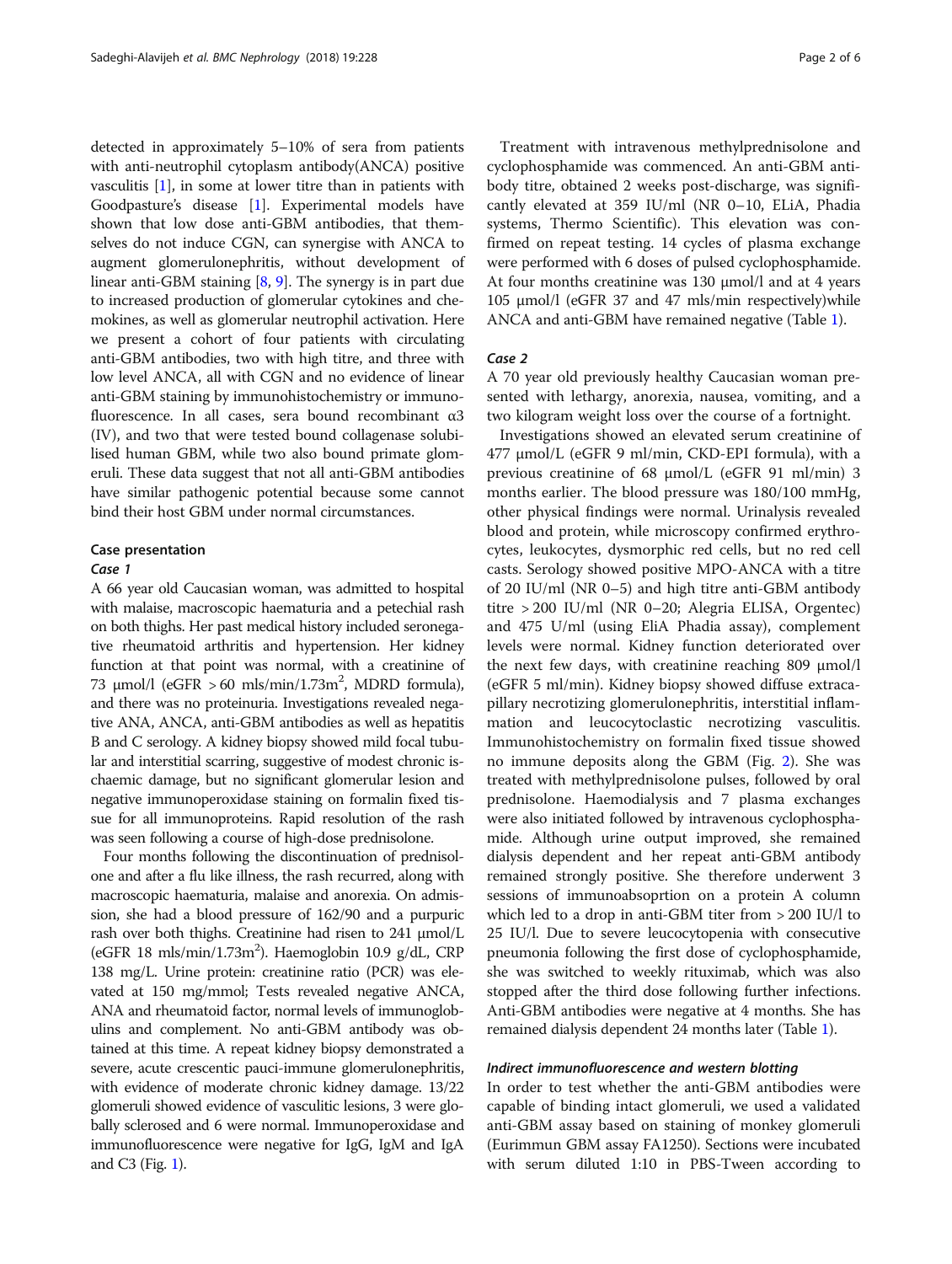<span id="page-2-0"></span>

Positive anti-glomerular basement membrane staining for IgG in a linear fashion was seen using the patient's serum (x 400)

| Age | Gender | Anti-GBM titre<br>at presentation<br>(NR < 10) | ANCA/Subtype/<br>titre | Peak creatinine<br>at presentation<br>$(\mu \text{mol/l})$ | Last follow<br>up creatinine<br>$(\mu \text{mol/l})$ | Time to anti-<br>GBM negativity/<br>months | Follow up/<br>months | Pulmonary<br>haemorrhage? | Treatment                                                                                                  |
|-----|--------|------------------------------------------------|------------------------|------------------------------------------------------------|------------------------------------------------------|--------------------------------------------|----------------------|---------------------------|------------------------------------------------------------------------------------------------------------|
| 66  | F      | 359                                            | Negative               | 271                                                        | 105                                                  | $\overline{4}$                             | 50                   | $\mathsf{N}$              | Prednisolone<br>Methylprednisolone<br>Cyclophosphamide<br>Plasma exchange                                  |
| 70  | F      | 200                                            | Yes/MPO/20             | 809                                                        | HD                                                   | $\overline{4}$                             | 24                   | $\mathbb N$               | Methylprednisolone<br>Prednisolone<br>Plasma exchange<br>Cyclophosphamide<br>Immunoadsorption<br>Rituximab |
| 79  | F      | 28                                             | Yes/MPO/33             | 446                                                        | 199                                                  | $\overline{2}$                             | 18                   | $\mathbb N$               | Methylprednisolone<br>Prednisolone<br>Rituximab<br>Cyclophosphamide                                        |
| 64  | M      | 33                                             | Yes/MPO/60             | 666                                                        | 127                                                  | 0.9                                        | 21                   | $\mathbb N$               | Methylprednisolone<br>Plasma exchange<br>Prednisolone<br>Cyclophosphamide<br>Mycophenolate<br>mofetil      |

# **Table 1** Summary of patients with circulating anti-GBM antibodies without linear deposition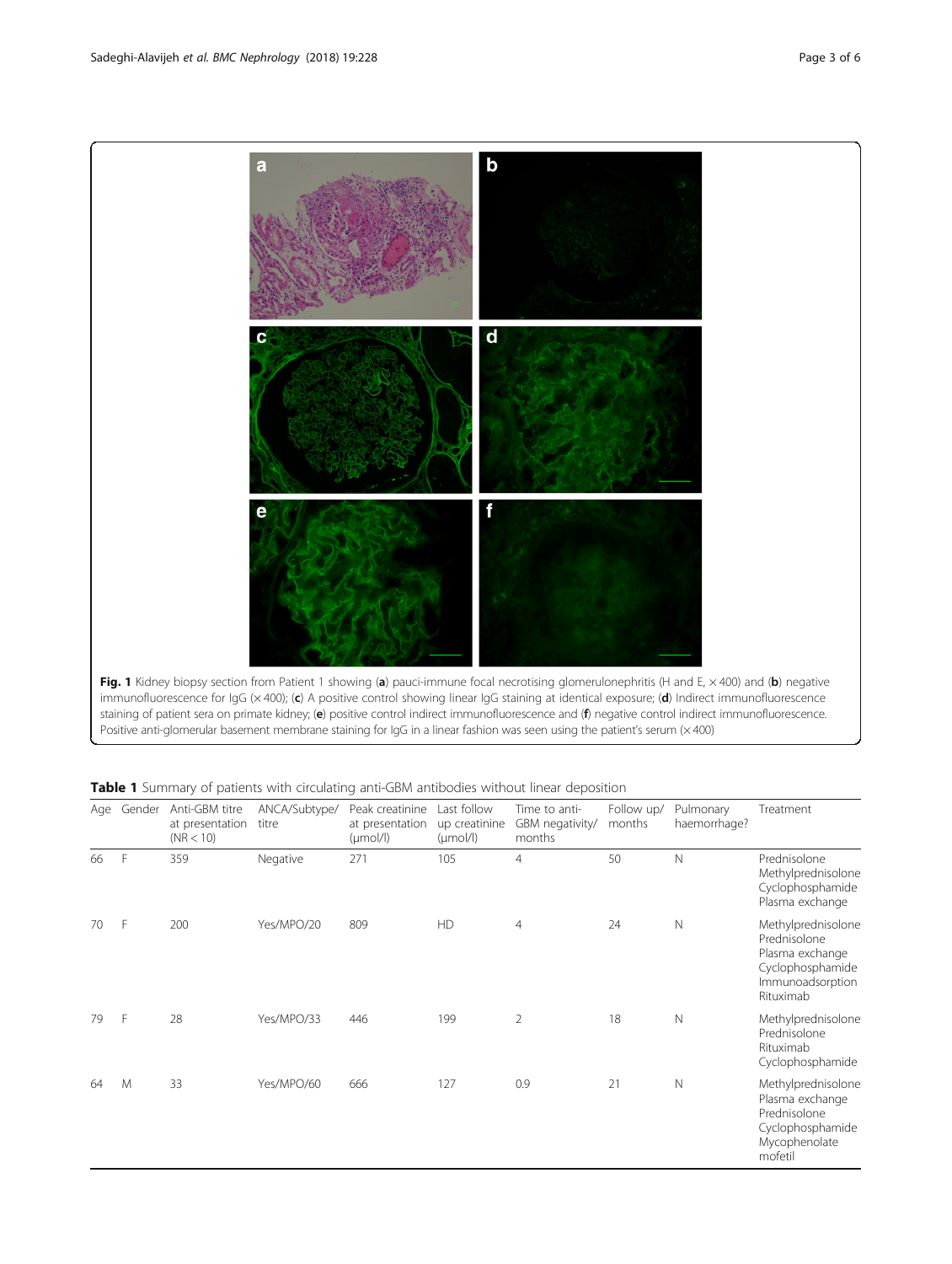<span id="page-3-0"></span>

manufacturer's instructions. As expected the positive control samples stained with a linear pattern along the GBM, while sera from patients 1 and 2 stained with a similar but less intense pattern, suggesting that they were capable of binding the exposed epitopes in a native glomerulus, but not their own GBM (Figs. [1](#page-2-0) and 2). Western blotting using collagenase solubilised human GBM showed positivity with 2/4 samples available (Additional file [1](#page-5-0): Figure S1), confirming the ability of the antibodies to bind human collagenase solubilised GBM.

# Case 3

A 64 year old man presented to a local community hospital with a 5 week history of dry cough and fevers which has persisted despite 2 courses of oral antibiotics. There was a 10 year history of unclassified arthralgia. Presenting creatinine was 682 μmol/L Urinalysis: 3 + blood and protein. Urine microscopy revealed granular casts with greater than 200 red cells/ cu.mm. Urinary protein: creatinine (uPCR) ratio was 133 mg/mmol.

Physical examination was unremarkable, but BP 186/74 on admission. MPO-ANCA titre was 60 IU/ml (NR < 5) and a positive anti-GBM titre of 33 IU/ml ( $NR < 10$ , ELiA, Phadia systems). Complement levels normal. Renal biopsy revealed crescentic glomerulonephritis in 80% of glomeruli. However, no glomerular deposition of immunoglobulin or complement was seen on formalin fixed tissue (Additional file [2](#page-5-0): Figure S2). The patient was treated with plasma exchange, pulsed methylprednisolone, followed by oral prednisolone and six pulses of intravenous cyclophosphamide. Maintenance therapy was with a reducing course of prednisolone and mycophenolate mofetil, due to azathioprine intolerance. At 21 months of follow up serum creatinine was 127 μmol/L, and both MPO-ANCA and anti-GBM were negative (Table [1](#page-2-0)).

# Case 4

A 79 year old woman presented to a local hospital with a 2 week history of epistaxis, arthralgia, weight loss and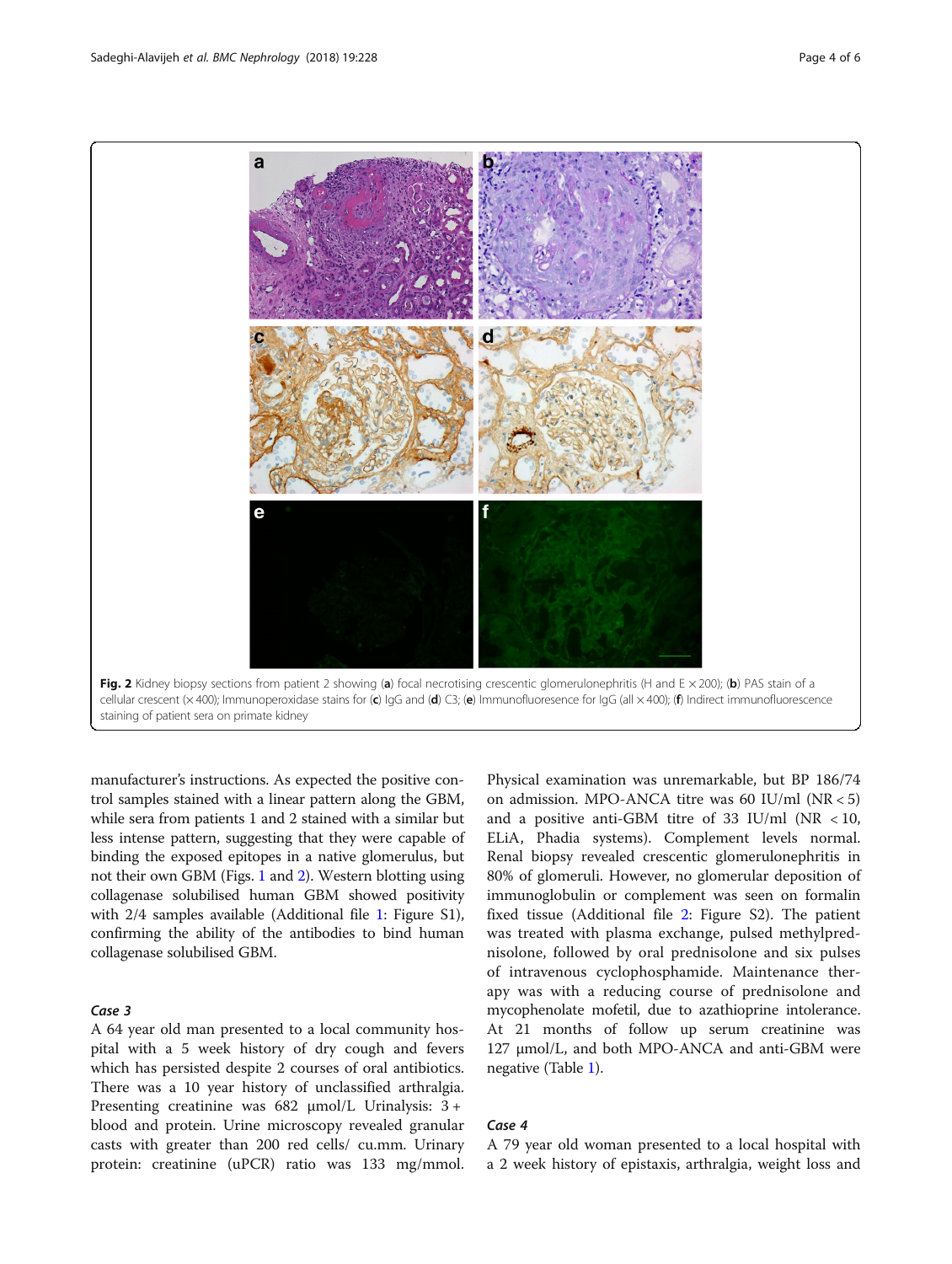anorexia. She gave a history of previous recurrent iritis, with the last episode occurring 2 year prior to her presentation. Physical examination was unremarkable apart from peripheral oedema. Presenting creatinine was 430  $\mu$ mol/L. Urine dipstick revealed + 3 blood and + 2 protein, and uPCR 259 mmol/mg. MPO-ANCA titer was 33 IU/ml(NR < 5) and an anti-GBM titre of 28 IU/ ml(NR < 10, ELiA, Phadia systems). Renal biopsy revealed a pauci-immune crescentic glomerulonephritis, with no staining for IgG, IgA or IgM on formalin fixed tissue. There was some chronic parenchymal damage (Additional file [2:](#page-5-0) Figure S2). Treatment was with methylprednisolone, a short course of oral prednisolone, rituximab and six pulses of intravenous cyclophosphamide. She was also intolerant of maintenance azathioprine. Her MPO-ANCA and anti-GBM titres remained < 1 IU/ml and her creatinine was 199 μmol/L after 18 months' follow-up (Table [1\)](#page-2-0).

## Discussion and conclusions

In this case series we present four patients with a pauci-immune rapidly progressive glomerulonephritis with anti-GBM antibodies, two with high titre, but without linear deposition of antibody on the basement membrane. The relevance of the anti-GBM antibodies in such patients has not been focussed on previously. While pauci-immune vasculitis lacking ANCA is a wellrecognised phenomenon representing between 27 and 38% of pauci-immune GN [[10](#page-5-0)], none have been reported with circulating anti-GBM antibodies.

All patients presented with non-specific prodromal symptoms and significant kidney injury. In three out of the four there was a substantial improvement in kidney function following therapy, while one patient remained dialysis dependant.

Anti-GBM antibodies are considered diagnostic for Goodpasture's disease and it has been suggested that the level of anti-GBM antibodies correlates with long term prognosis [[11](#page-5-0)]. In addition, there are case reports of low levels of anti-GBM antibodies being associated with an indolent disease process [\[12\]](#page-5-0). Anti-GBM antibodies are found in co-existence with ANCA [[13\]](#page-5-0) in up to 5% of ANCA positive subjects and in one series all of the biopsied patients showed evidence of linear antibody deposition [[13\]](#page-5-0). It is notable that 18% of these double positive patients reported were not biopsied, meaning that some may have had lacked linear staining on the GBM as we have described. Interestingly, none of the patients described with creatinine levels > 500 μmol/ recovered kidney function following immunosuppression with or without adjunctive plasma exchange. This is in contrast with our patients in whom kidney function recovery was found in the majority.

All of our patients had binding to recombinant alpha3 (IV) collagen, and in both tested to collagenase solubilised human GBM, demonstrating that these antibodies were similar with those found in typical anti-GBM disease. In addition, in 2 they bound primate kidney in a linear fashion- another standardised assay for detecting anti-GBM antibodies. Previous reports have shown that in double positive(ANCA and anti-GBM antibody) patients there may be a broader specificity to the anti-GBM antibodies and that titres are lower than in anti-GBM disease alone  $[14]$  $[14]$  $[14]$ , however in two of our subjects high anti-GBM titres were found.

The reason for the lack of linear binding in vivo is intriguing, but the ability of the antibodies to bind fixed primate kidney and collagenase digested human GBM, suggests that one possible reason is that the patients do not express the required epitope to allow antibody binding. In the native GBM, the cryptic nature of the antigenic epitopes is related to the quaternary structure of the of alpha 3(IV) hexamers. Whilst autoantibodies can bind some monomer containing hexamers (M-hexamers), they cannot bind those containing both monomers and dimers (D-hexamers) [[15](#page-5-0)]. Alteration in the proportion of M and D hexamers in the ABM is one possible explanation for the variation in pulmonary haemorrhage seen in some patients with Goodpasture's disease [[16](#page-5-0)] and there may be a lack of exposure of the appropriate M hexamers in our subjects' GBM, preventing antibody binding in vivo. This may also explain the cases of anti-GBM antibody presenting with only pulmonary haemorrhage [[17](#page-5-0)]. Interestingly, in both of the patients tested, binding to whole collagenase solubilised GBM demonstrated binding to dimers only and not monomers (Additional file [1](#page-5-0): Figure S1). However, this raises the question as to how the immune response to alpha3 (IV) was generated initially, which may have involved some degradation of GBM following the pauci-immune glomerular insult, or indeed exposure of epitopes from the ABM. An experimental model in which T cell mediated anti-GBM damage is induced without deposited antibodies has been described, which may provide a potential disease mechanism [[18\]](#page-5-0). Finally, there is the possibility that the antigenic epitope or IgG were not exposed by the standard histological processing following collection of the sample into formalin, although they were all treated in conventional ways, and both immunofluorescence and immunoperoxidase detection of linear IgG were negative (Figs. [1](#page-2-0)-[2](#page-3-0) and Additional file [2](#page-5-0): Figure S2), while IgG staining of tubular protein droplets and interstitial cells was observed making a processing issue less likely (Additional file [3](#page-5-0): Figure S3). These findings have implications for clinical practice, suggesting we should obtain histological confirmation of disease so that patients can be appropriately counselled and managed.